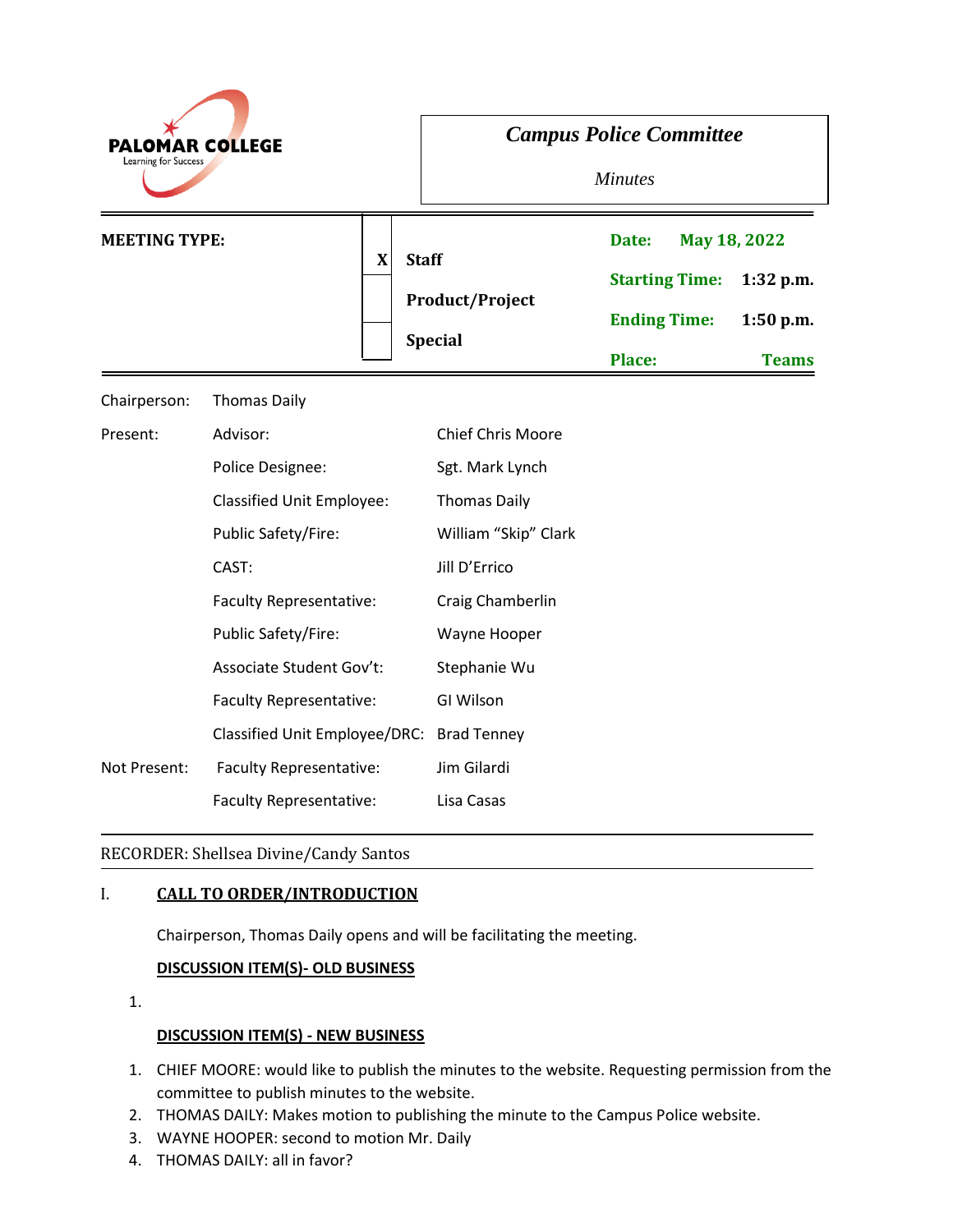- 5. Jill D'Errico: motion to approve
- 6. WILLIAM "SKIP" CLARK: agrees
- 7. THOMAS DAILY: motion carried
- 8. CHIEF MOORE: any questions regarding the last meetings. Refers to looking back to last month's minutes.
- 9. THOMAS DAILY: asks about the AstroTurf in front of the police station.
- 10. CHIEF MOORE: does not have knowledge of what or why the AstroTurf is there.
- 11. THOMAS DAILY: shares an issue with Chief Moore about parking requests for events for the season, does a form need to be submitted or does Campus Police have access through Facilitron to view the events happening on campus.
- 12. CHIEF MOORE: unsure if Candy has access to that information from Facilitron. Notifies Mr. Daily that there is no citing going on now. Starting summer and fall, citing will resume.
- 13. SHELLSEA DIVINE: Per Candy, a parking request form is required to be submitted for events.
- 14. CHIEF MOORE: suggests Mr. Daily to have a summer meeting with Dayna regarding a way to inform all parties involved with events on submitting planned events and parking requests.
- 15. THOMAS DAILY: agrees.
	- Asked the committee if anyone has questions regarding last month's minutes?
- 16. WAYNE HOOPER: Makes motion to approve last month's minutes.
- 17. WILLIAM "SKIP" CLARK: seconds motion
- 18. THOMAS DAILY: Pauses-reading minutes before approving
- 19. WAYNE HOOPER: will there be notices, emails for staff returning to campus regarding on how to apply for a digital parking permit?
- 20. CHIEF MOORE: confirms that links will be sent out to all staff prior to the semester starting.
- 21. THOMAS DAILY: asks if everyone approves minutes. Minutes from April 2022 approved. Mr. Daily asks if anyone has any questions or anything else to share before Chief Moore shares his two points to the committee.
- 22. WAYNE HOOPER: confirming that the next committee meeting is September 21, 2022
- 23. CHIEF MOORE: will communicate with Mr. Daily to continue to meet hybrid for the first meeting and then face to face. Will discuss this further with Mr. Daily.
- 24. THOMAS DAILY: prefers hybrid idea
- 25. CHIEF MOORE: encourages to look for the Impact magazine to read about the faculty featured, one of them being officer Montes.

Chief Moore share the departure of Sgt. Lynch from the department. Sgt. Lynch will be pursuing Emergency Management career. Thanks Sgt. Lynch for his service with the department.

- 26. THOMAS DAILY/WAYNE HOOPER: Congratulates Sgt. Lynch
- 27. CHIEF MOORE: hoping to get a couple of people to serve as interim sergeants to take over.
- 28. THOMAS DAILY: asks if anyone else would like to be the chairperson of the committee.
- 29. GI WILSON/WAYNE HOOPER: agree on voting for Mr. Daily to continue to be the chairperson of the committee.
- 30. CHIEF MOORE: offers any assistance needed over the summer. Chief Moore shares that officer Forest is officially back on campus and hopes for a groundbreaking at the Escondido campus for a new fence for the fall semester.